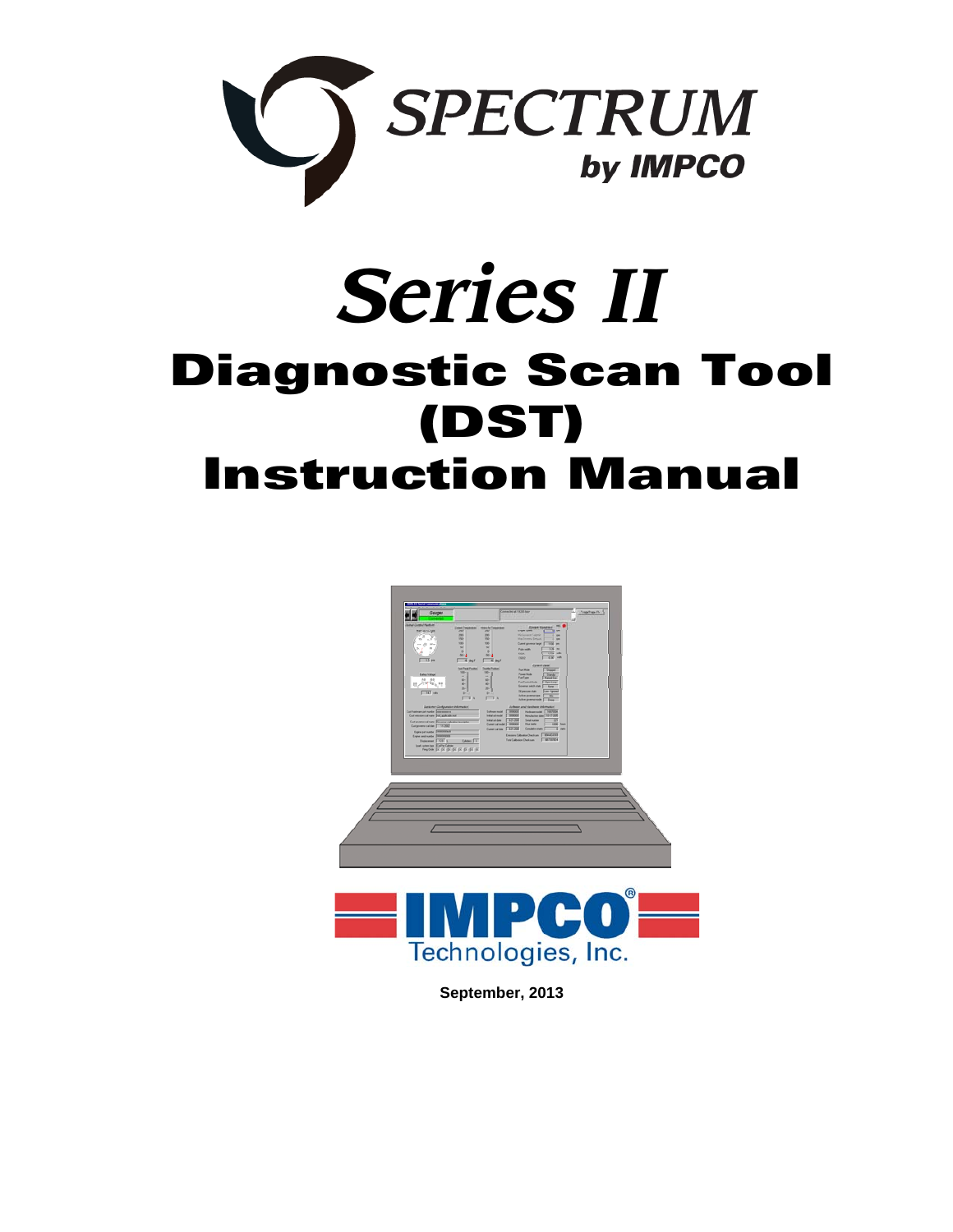A laptop computer, with the system diagnostic cable and diagnostic software, is used to read and clear Diagnostic Trouble codes. It is also used to monitor sensor, actuator values and performs several special tests.

The following procedures will assist you in using a laptop computer to diagnose the Spectrum system:

Supported operating systems are:

- Windows Vista
- Windows XP
- Windows 2000
- Windows 7
- Windows 8

Minimum processor speed:

- Pentium II 450 MHz
- Pentium III 1.0 GHz for Windows Vista

Minimum RAM requirement:

- Windows Vista/7/8 512 MB
- Windows XP 256 MB
- Windows 2000 128 MB

\* At least one available USB port.

This tool is frequently updated and the illustrations may vary depending on the changes included in any updated DST display Interface. Terms, names and descriptions of parts and servicing procedures will be updated based on trade, brand, or common description to more accurately describe the part or service procedure.

# **DST INSTALLATION INSTRUCTIONS**

- Locate the folder or installation software (also available at http://www.impcotechnologies.com/spectrumtest-tools.asp)
- Double click on "setup.exe" (application file) to start the windows installer. If a previous version of the GCP software is installed, the uninstaller may remove the previous version and exit. You will be required to start the installer again to install the new version.
- Click "Next" to continue through the screens as directed, until you are prompted to restart your computer. Click on "Yes" to restart the computer.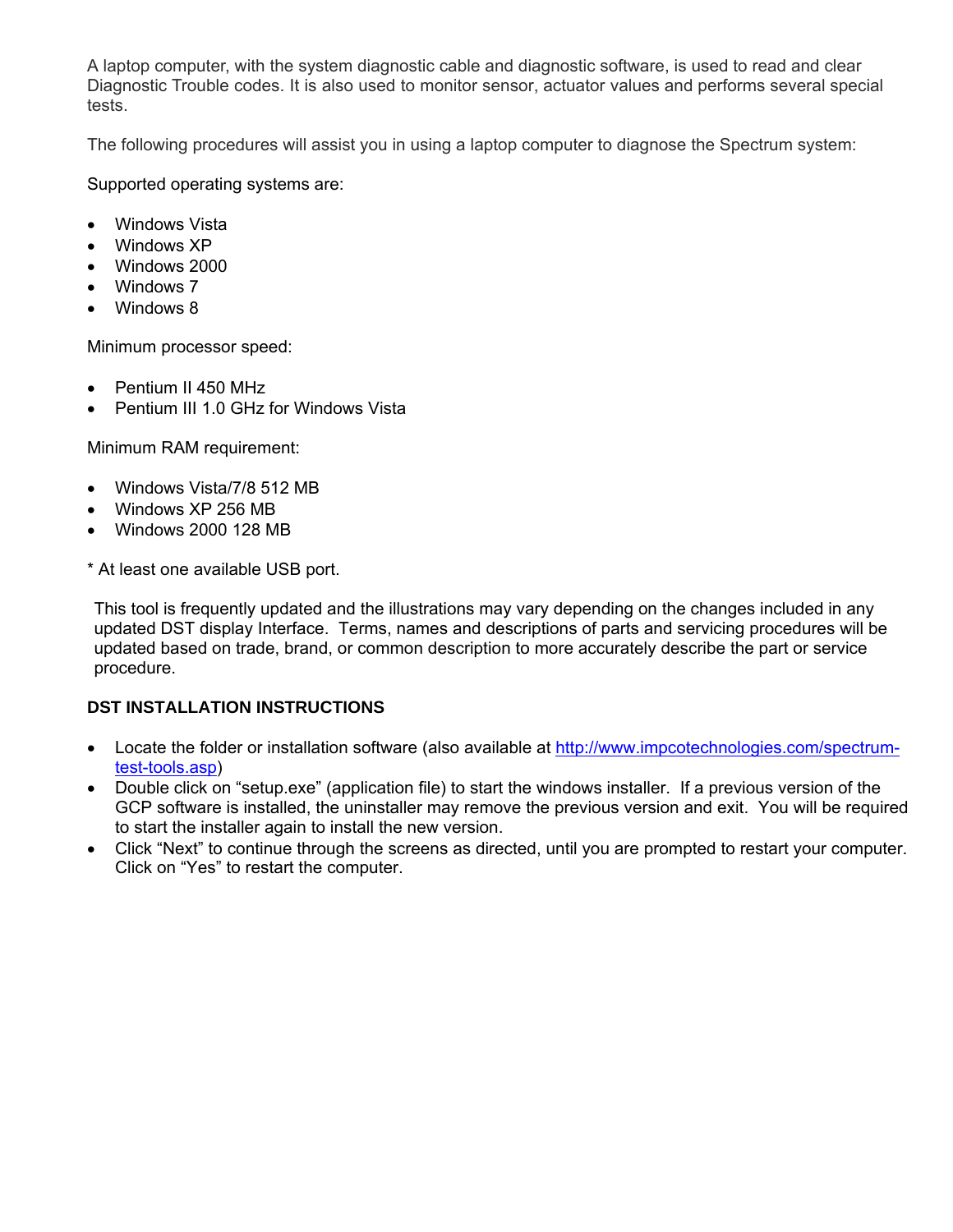#### **INSTALLING THE USB ADAPTER DRIVER**

 Locate the USB adapter file (also available at http://www.impcotechnologies.com/spectrum-testtools.asp).



• Double click on "setup.exe" (application file) and follow the on screen prompts.

#### **INSTALLING THE ECOM DLC CABLE DRIVER**

The ECOM USB cable is designed to replace both the serial DLC and the USB adapter cables. It also provides communication to the ECM on the CAN line for systems that are CAN enabled. It requires the installation of the ECOM driver and is compatible with the series II and series III DST software programs.



Double click on "setup.exe" (application file).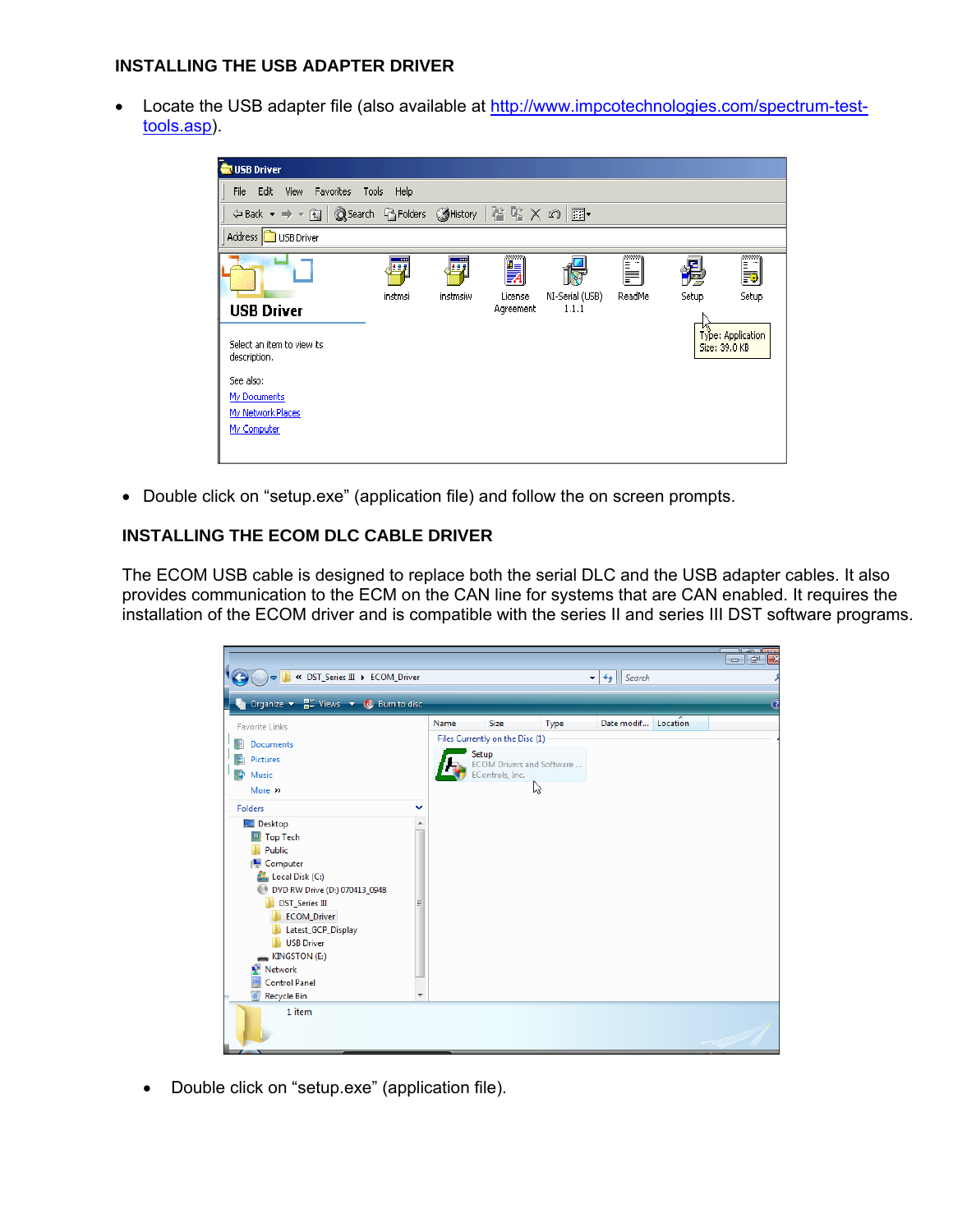

Click "Next" to continue

| <b>E</b> Setup - ECOM Drivers and Software                                                                                                                                                                                                    | 回<br>— I |
|-----------------------------------------------------------------------------------------------------------------------------------------------------------------------------------------------------------------------------------------------|----------|
| <b>Installation Options</b><br>Select which files to install                                                                                                                                                                                  |          |
| It is recommended that you install both drivers and software if you plan to use your<br>device for development purposes. Only the hardware drivers are required if you plan to<br>use your device exclusively for EControls display software. |          |
| Install ECOM Drivers and Supporting Software                                                                                                                                                                                                  |          |
| <sup>O</sup> Install ECOM Drivers Only                                                                                                                                                                                                        |          |
|                                                                                                                                                                                                                                               |          |
| Next<br>< Back                                                                                                                                                                                                                                | Cancel   |

Select install ECOM drivers only. Click "Next" and follow the on screen prompts.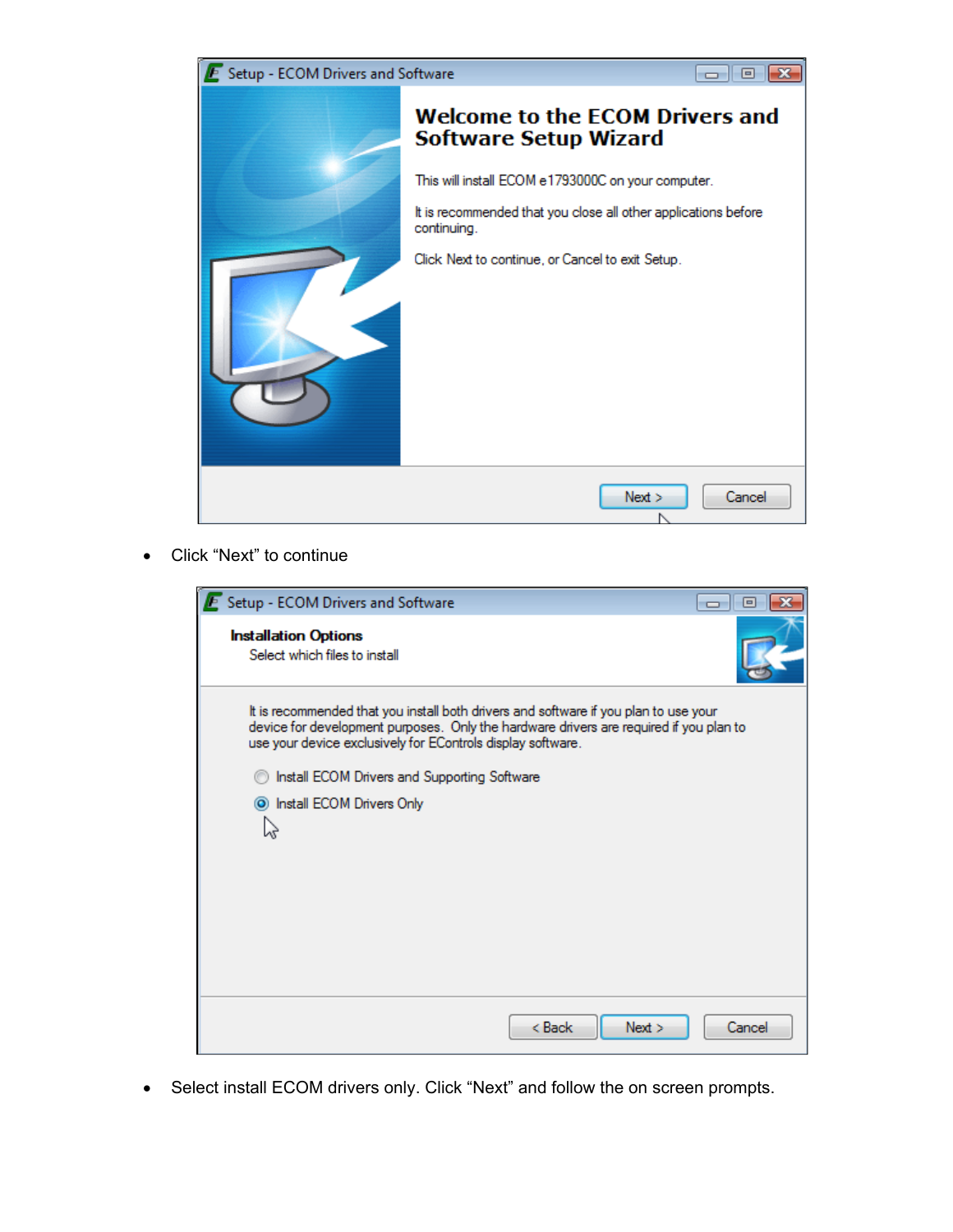### **CONNECTING TO THE PC USING THE ECOM CABLE**

 Connect the diagnostic cable to the DLC (diagnostic link connector) labeled in the electrical schematic. The DLC is located on the engine harness. The new 8 pin DLC requires the use of the 4 to 8 pin adapter included in the late model ITK test kits.



- Turn the computer ON.
- Start Windows.

| 6<br>diana<br>My Computer | Online<br>Connect to the<br>Services<br>Internet<br>ලු $\overline{\mathbf{r}}$ |                              |                                                        |        |                  |  |                  |  |
|---------------------------|--------------------------------------------------------------------------------|------------------------------|--------------------------------------------------------|--------|------------------|--|------------------|--|
| My Documents              | Acrobat<br>Microsoft<br>Reader 4.0<br><b>Outlook</b>                           |                              |                                                        |        |                  |  |                  |  |
|                           | $\Leftarrow$                                                                   |                              |                                                        |        |                  |  |                  |  |
| 50                        | Windows Update                                                                 |                              |                                                        |        |                  |  |                  |  |
| ▓▓                        | New Office Document                                                            | 匾<br>ها                      | Accessories<br>Adobe Acrobat 4.0                       | ١<br>٠ |                  |  |                  |  |
| 嚼                         | Open Office Document                                                           | G<br>G                       | InControl Tools 95<br><b>InControl Tools Shortcuts</b> |        |                  |  |                  |  |
| 984                       | Programs                                                                       | G<br>G                       | <b>Online Services</b><br>StartUp                      |        |                  |  |                  |  |
| *                         | Favorites<br>۱                                                                 | œ                            | Internet Explorer                                      |        |                  |  |                  |  |
| œ.                        | Documents                                                                      | r.                           | MS-DOS Prompt<br>Outlook Express                       |        |                  |  |                  |  |
| 尉                         | ×<br>Settings                                                                  | Q                            | Windows Explorer                                       |        |                  |  |                  |  |
| ų                         | <b>Find</b><br>٠                                                               | l <sub>a</sub><br><b>Fax</b> | Autodesk Volo View<br>Citrix ICA Client                |        |                  |  |                  |  |
|                           | Help                                                                           | 匾<br>扁                       | SolidWorks 2001 Viewer<br>EZ-Pix                       |        |                  |  |                  |  |
| 齊                         | Run                                                                            | l <sub>sa</sub>              | Network Associates                                     |        |                  |  |                  |  |
| <b>ndows98</b><br>S       | Log Off                                                                        | ÷<br>l a                     | America Online<br>Microsoft Office Tools               | ▶      |                  |  |                  |  |
| 国                         | Shut Down                                                                      | Θ<br>r,                      | Microsoft Outlook<br>PSI Display                       | ь      | edis_saplot<br>Æ |  |                  |  |
| e <mark>r</mark> Start    | 噏<br>Ю<br>e<br>Ø                                                               | G                            | ScreenShot 99.2                                        |        | PSI Display      |  | PRVI€Q♦ ® 335 PM |  |

- From the start menu select Programs  $\rightarrow$  PSI Display  $\rightarrow$  PSI Display
- Place the ignition key in the ON position.

#### **PASSWORD LOGIN**

Figure 1 shows the password dialog box, which is displayed when a software session begins. Login can be accomplished in two ways.

- 1. Enter an "All S/N Password" which is a password applicable to all ECMs of a given original equipment manufacture (OEM).
- 2. Enter a "Single S/N Password" and corresponding ECM serial number for a single ECM. A Single Serial Number password is unique to a specific ECM serial number and permits authorized service personnel to make changes or view information for a specific ECM.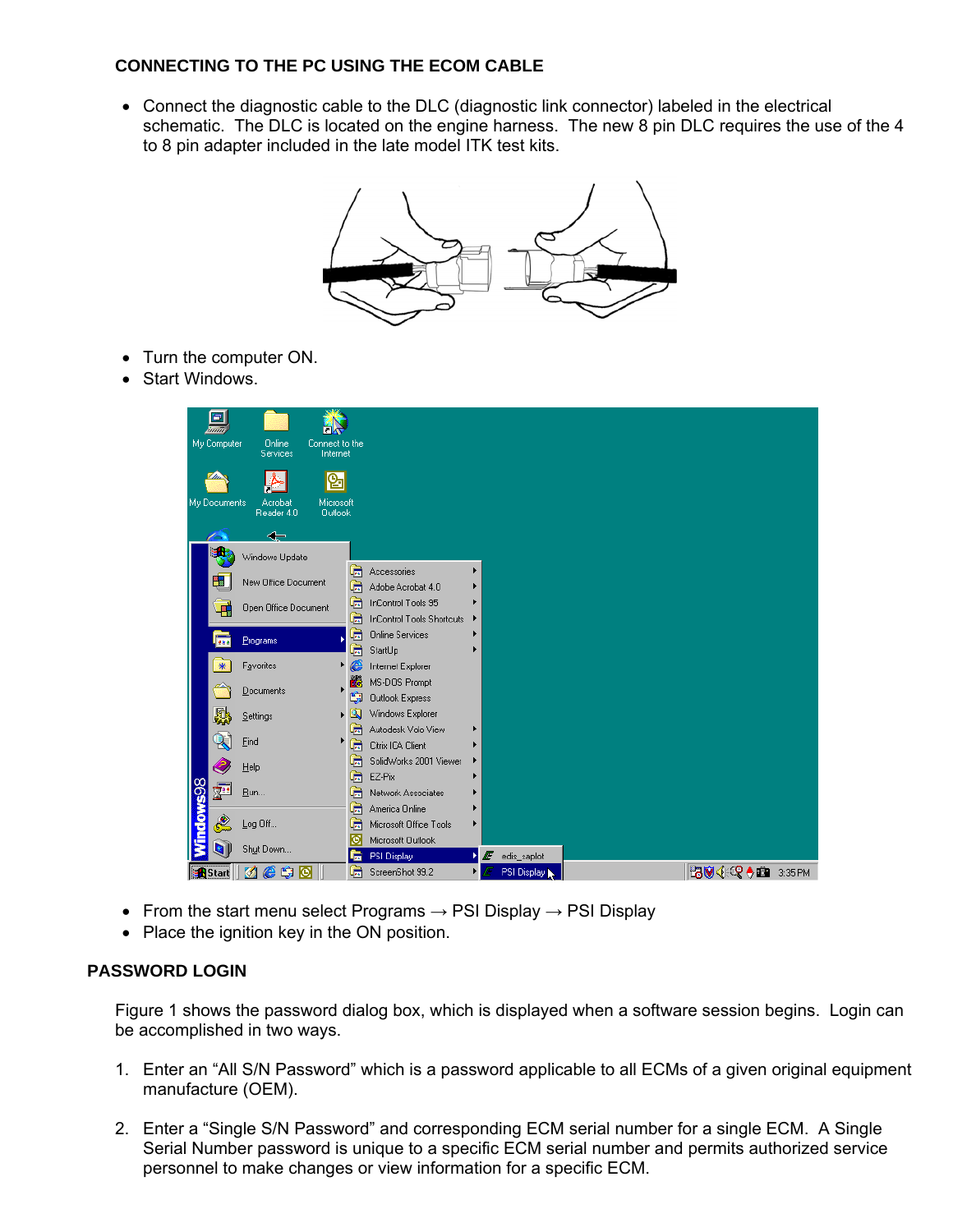3. In most instances the top "all" serial number boxes should be used for password entry. In this case, do not check the single serial number box. Each password is a 16-character alpha-numeric string specific to each Spectrum customer and determines which pages and variables are visible through the software. Passwords are assigned by the OEM support group and may change periodically. Check the "save password" box to automatically retain the password for future use.

| <b>W</b> Enter Password          |                                              | $\overline{\mathbf{x}}$ |
|----------------------------------|----------------------------------------------|-------------------------|
| Password: ****                   | ****<br>****                                 | ****                    |
| Clear Password<br>Paste Password | Single Serial Number Access<br>Serial Number |                         |
| ,,,,,,,,,<br>QK                  | Save password and S/N<br>- 11                | Quit                    |

*Figure 1: Populated Password Dialog Box* 

# **PASSWORD DIALOG BOX FUNCTIONS**

- **Clear Password Button** Erases the current password from the password field.
- **Paste Password Button Allows** the user to copy a 16-character string from any word processor and paste the string in the password field.
- **Single Serial Number Access Checkbox** Tells the software that the password is applicable for single serial number access.
- **Serial Number Field** Only applicable when Single Serial Number Access Checkbox is checked. The entry field must be populated for the 6-digit serial number for which the Single Serial Number Access password applies (NOTE: Leading zeros included in the serial number are not required).
- **Save Password and S/N Checkbox** Retains the password, and serial number (if applicable) for the next software session.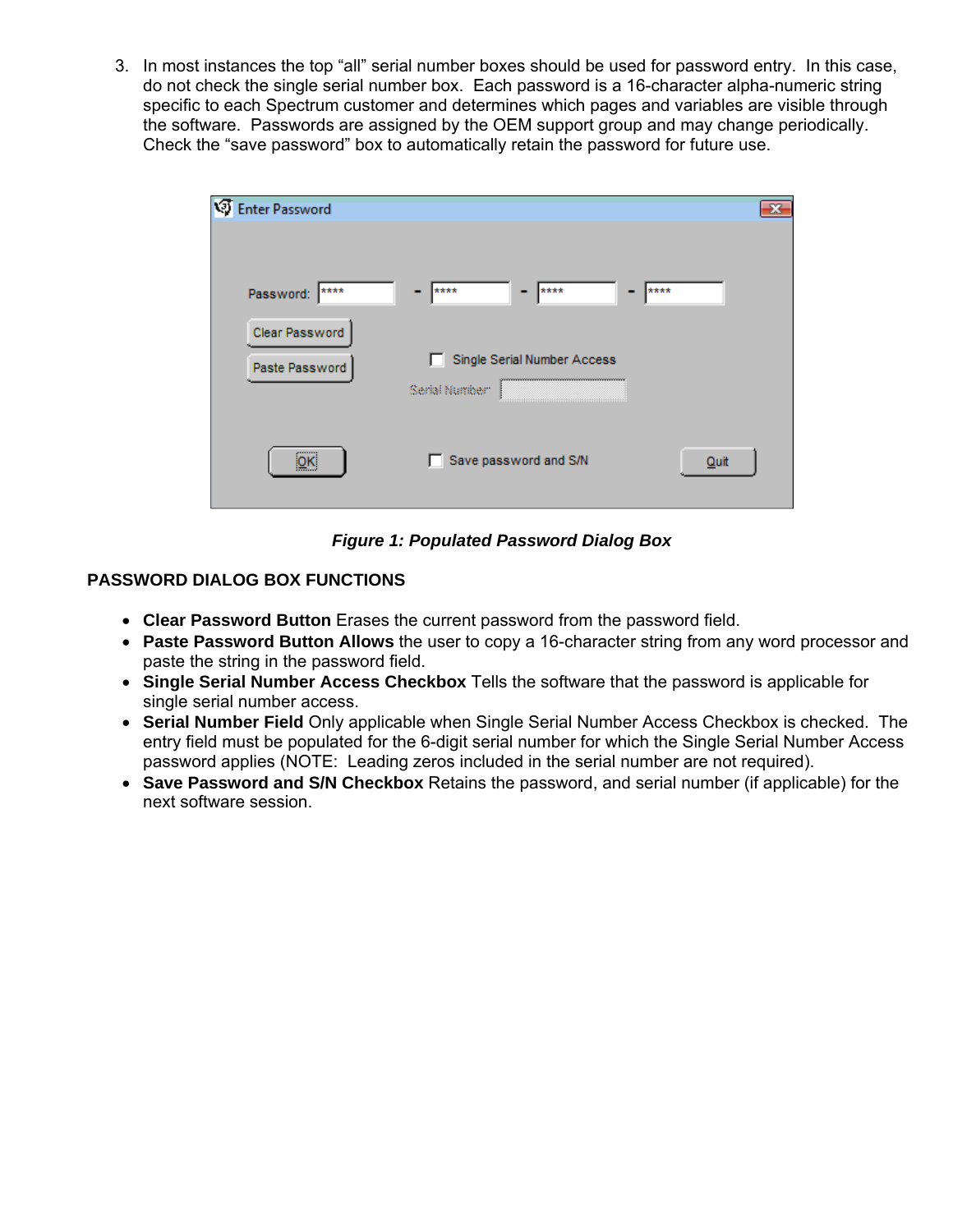**Should an invalid password be entered, the error prompt shown in figure (2) will be displayed and the software will not load. This prompt signifies the following:** 

- The All S/N password is invalid.
- The Single S/N password is incorrect for the Single Serial Number entered.
- An All S/N password is entered for Single Serial Number use.
- The Single Serial Number password is valid; however, the Single Serial Number Access Checkbox is not checked.

| <b>Password Error!</b>       |  |
|------------------------------|--|
| Password is invalid! Exiting |  |
|                              |  |
|                              |  |
|                              |  |

 *Figure 2: Password Error Prompt* 

If the Single S/N password entered is correct for the software but does not match the entered S/N of the targeted ECM, the prompt in Figure 3 will be displayed.

| Incorrect Serial Number!                                                                                                                                                                                                                  |  |
|-------------------------------------------------------------------------------------------------------------------------------------------------------------------------------------------------------------------------------------------|--|
|                                                                                                                                                                                                                                           |  |
| The serial number of the connected module<br>does not agree with the serial number for which<br>you enterred a password on program start.<br>Hit the exit key below to quit the program, or<br>connect to the correct module to continue. |  |
| Password Verified S/N 0<br><b>Connected Module S/N</b><br>l0<br><b>Exit Program</b>                                                                                                                                                       |  |

*Figure 3: Incorrect Serial Number Message* 

Figure 4 shows the communication status if a valid software password is entered when attempting to connect to an ECM with a different key. In this instance the software will load but will not connect to the target (ECM).

| <b>EDIS ECI Serial Communications</b>      | . 미 ×                                                                                |
|--------------------------------------------|--------------------------------------------------------------------------------------|
| Page Flash Comm Port Plot/Log Help<br>File |                                                                                      |
| Gauges<br>Not Connected                    | Not authorized to connect to this target<br>Not authorized to connect to this target |

*Figure 4: Not Authorized to Connect Message*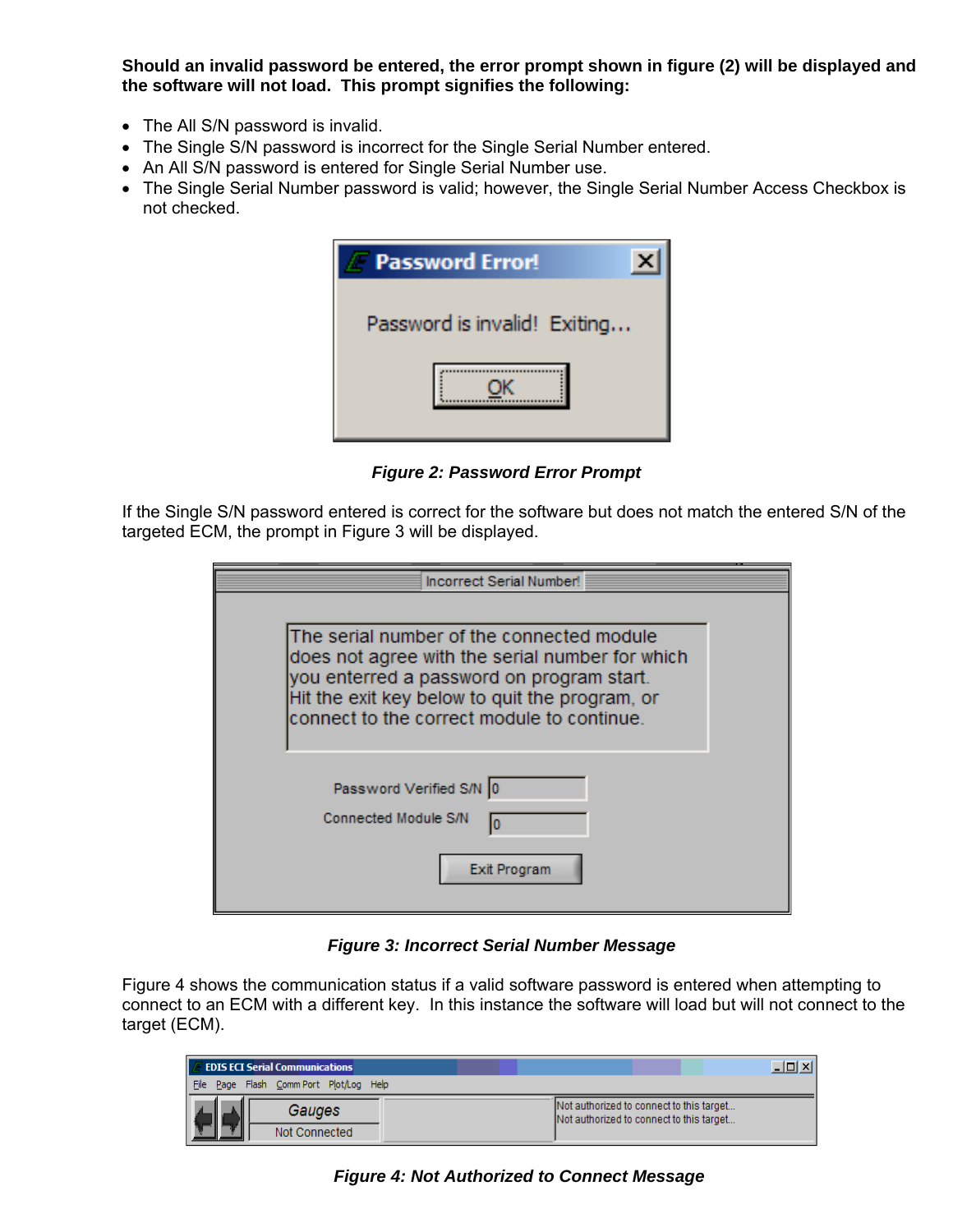In the event you receive this error message call your OEM support group for more information.

- You will now need to configure the ECOM communication protocol.
- To connect using the ECOM cable you must select ECOM from the COM Port drop down menu.
- Select the CAN for systems with CAN enabled or serial for all others. Then select OK. You are now ready to connect using the ECOM USB DLC cable.
- Within several seconds the system Gauge screen should now appear and a green banner in the upper left hand will read "Connected."

## **DIAGNOSTIC TROUBLE CODES**

| <b>EDIS ECI Serial Communications</b>              |                                                                                                                                      | H                                                         |
|----------------------------------------------------|--------------------------------------------------------------------------------------------------------------------------------------|-----------------------------------------------------------|
| Page Flash Comm Port Plot/Log Help<br>Eile         |                                                                                                                                      |                                                           |
| Faults<br>Connected                                | Link error - attempting reconnect<br>∸<br>EControls, Inc.<br>Ecutoi ad internation specialiste<br>Connected at 19200 bps<br>Ħ        | Toggle Page - F9<br>Toggle Test Cell - F10                |
| Fault Access MIL                                   | <b>DBW Variables</b><br>Injector<br><b>System States</b>                                                                             | Injector-on<br>Injector-off                               |
| Engine Speed<br>1401<br>rpm                        | Coil Number Spark Coil<br>Number<br>TPS command<br>0.0<br>$\boldsymbol{\gamma}$<br>Run Mode<br>(firing order)<br>dwell ms<br>Running | low-side<br>low-side<br>(firing order) voltage<br>voltage |
| Manifold Pressure<br>4.95<br>psia                  | TPS position<br>0.1<br>$\%$<br>Fuel Type<br>Gasoline<br>4.24<br>$\mathbf{1}$<br>1                                                    | 0.2<br>14.0                                               |
| Coolant Temperature<br>195.0<br>deg F              | FPP command<br>0.0<br>$\boldsymbol{\mathcal{U}}$<br>4.24<br>Fuel Control Mode<br>CL Active<br>$\overline{c}$<br>$\overline{c}$       | 0.1<br>14.5                                               |
| Cylinder Head Temp<br>deg F<br>195.0               | $\boldsymbol{\mathcal{U}}$<br>FPP position<br>0.0<br>$\overline{3}$<br>0.00<br>$\overline{3}$<br>Governor switch state<br>Gov3       | $\overline{0.1}$<br>14.5                                  |
| Manifold Temperature<br>107.5<br>deg F             | TPS1 voltage<br>0.484<br>volts<br>Active governor type<br>$\overline{4}$<br>Min                                                      | 0.2<br>14.5                                               |
| Intake Air Temperature<br>106.7<br>deg F           | TPS2 voltage<br>4.477<br>volts<br>5<br>Active governor mode<br>Droop                                                                 | 0.0<br>0.0                                                |
| 13.9<br>volts<br>Vbat                              | FPP1 voltage<br>0.442<br>volts<br>£.<br>Brake input level<br>Open                                                                    | 0.0<br>0.0                                                |
| volts<br>13.7<br>Vsw                               | FPP2 voltage<br>0.000<br>volts<br>0K<br>Oil pressure state                                                                           |                                                           |
| 2.843<br>hours<br>Hour meter                       | $5.000$ volts<br>IVS voltage                                                                                                         |                                                           |
| $\overline{13}$<br>Cumulative starts<br>starts     |                                                                                                                                      |                                                           |
| Closed-Loop Control                                | Digital Input Voltages<br>Diagnostic Modes                                                                                           |                                                           |
| EG01<br>0.592<br>volts                             | Fuel select voltage<br>$10.4$ volts<br>Normal<br>Spark kill<br>$\overline{\phantom{a}}$                                              |                                                           |
| $\overline{1.2}$<br>$\%$<br>Closed-loop 1          | Fuel pump voltage<br>13.8<br>volts<br>Injector kill<br>Normal<br>$\overline{\phantom{a}}$                                            |                                                           |
| $\%$<br>0.0<br>Adaptive 1                          | Gov1 voltage<br>20.6<br>DBW test mode<br>Off<br>$\overline{\phantom{a}}$<br>volts                                                    |                                                           |
|                                                    | Gov2 voltage<br>20.6<br>volts                                                                                                        |                                                           |
| EG02<br>0.452<br>volts                             | SnapShot<br>Overspeed voltage<br>Flight Data<br>5.0<br>volts                                                                         | SnapShot                                                  |
| $\boldsymbol{\mathcal{U}}$<br>Closed-loop 2<br>0.0 | Base<br>Base<br>Oil pressure voltage<br>5.0<br>volts<br>Definitions<br>Definitions                                                   | Custom<br>Definitions                                     |
| 0.0 x<br>Adaptive 2                                | fuel_state<br>rpm                                                                                                                    | EMPTY                                                     |
|                                                    | MAP<br>run_tmr_sec                                                                                                                   | EMPTY                                                     |
| <b>Historic Faults</b>                             | FPP_pct<br><b>Active Faults</b><br>rpm                                                                                               | <b>EMPTY</b>                                              |
| Double click fault for information                 | <b>MAP</b><br>TPS_pct<br>Double click fault for information                                                                          | <b>EMPTY</b>                                              |
| H<br>MAP voltage low                               | CL_BM1<br>ECT<br>ECT voltage high<br><b>HAT</b><br>CL BM2                                                                            | <b>EMPTY</b><br>EMPTY                                     |
| $\overline{\phantom{a}}$<br>IAT voltage high       | CL BM1<br>Vbat                                                                                                                       | <b>EMPTY</b>                                              |
| $\vert \cdot \vert$<br>ECT voltage high            | CL BM2<br>PW_avg                                                                                                                     | <b>EMPTY</b>                                              |
|                                                    | A BM1<br>A_BM1                                                                                                                       |                                                           |
|                                                    | A BM2<br>A_BM2                                                                                                                       |                                                           |
|                                                    | Vbat                                                                                                                                 |                                                           |
|                                                    | FPP_pct<br>Flight Data<br>TPS_pct<br>Custom                                                                                          |                                                           |
|                                                    | Definitions<br>EGO1 volts                                                                                                            |                                                           |
|                                                    | <b>EMPTY</b><br>EGO2 volts                                                                                                           |                                                           |
|                                                    | <b>EMPTY</b><br>Pw_avg                                                                                                               |                                                           |
|                                                    | TRIM_DC                                                                                                                              |                                                           |
|                                                    | HM_hours                                                                                                                             |                                                           |
|                                                    |                                                                                                                                      |                                                           |
|                                                    |                                                                                                                                      |                                                           |
|                                                    |                                                                                                                                      |                                                           |
|                                                    |                                                                                                                                      |                                                           |
|                                                    |                                                                                                                                      |                                                           |
|                                                    |                                                                                                                                      |                                                           |
|                                                    |                                                                                                                                      |                                                           |
|                                                    |                                                                                                                                      |                                                           |

The System Fault screen is used to view and clear DTC's, which have been set.

#### **Checking Diagnostic Trouble Codes**

The System Fault screen contains a listing of all of the Historic and Active DTC's set within the system. If a DTC is stored in memory, the screen will display that fault in the History column. If the fault is active it will also show up in that column.

#### **Clearing Diagnostic Trouble Codes**

To clear a DTC from memory use the arrow keys or mouse to move the Press the Enter key to clear the fault from memory. NOTE: Record faults before erasing them for reference during diagnostics.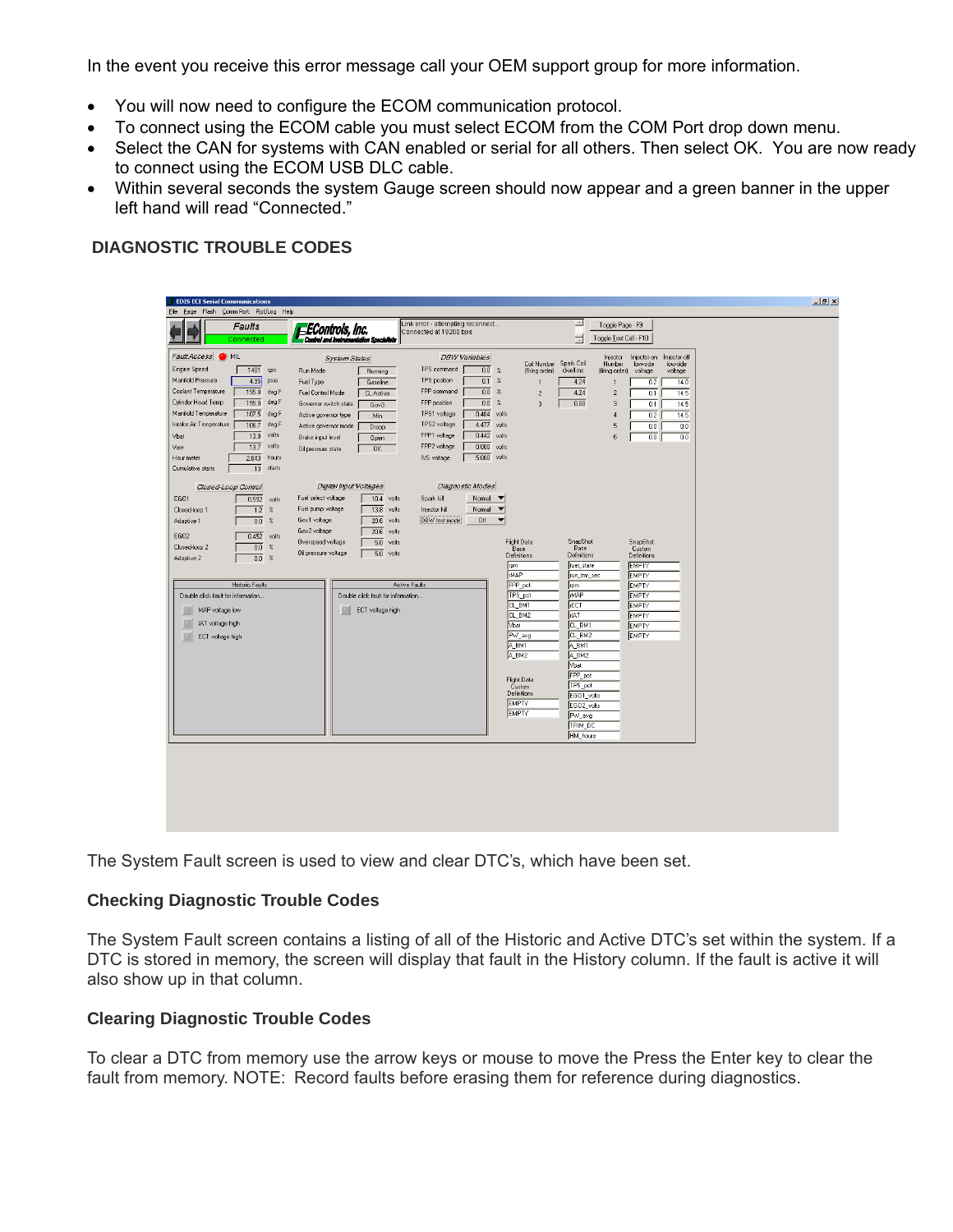#### **Reading Sensor and Actuator Values**



Most applicable sensor and actuator values are displayed on the Gauges screen. The display shows the value for sensors, voltages and the sensor values in engineering units.

NOTE: If a DTC for a sensor is current, the engineering value for that sensor may be a default, limp home value and the voltage value will be the actual sensor voltage. Use the voltage value when performing diagnostics unless directed to do otherwise by the diagnostic trouble tree.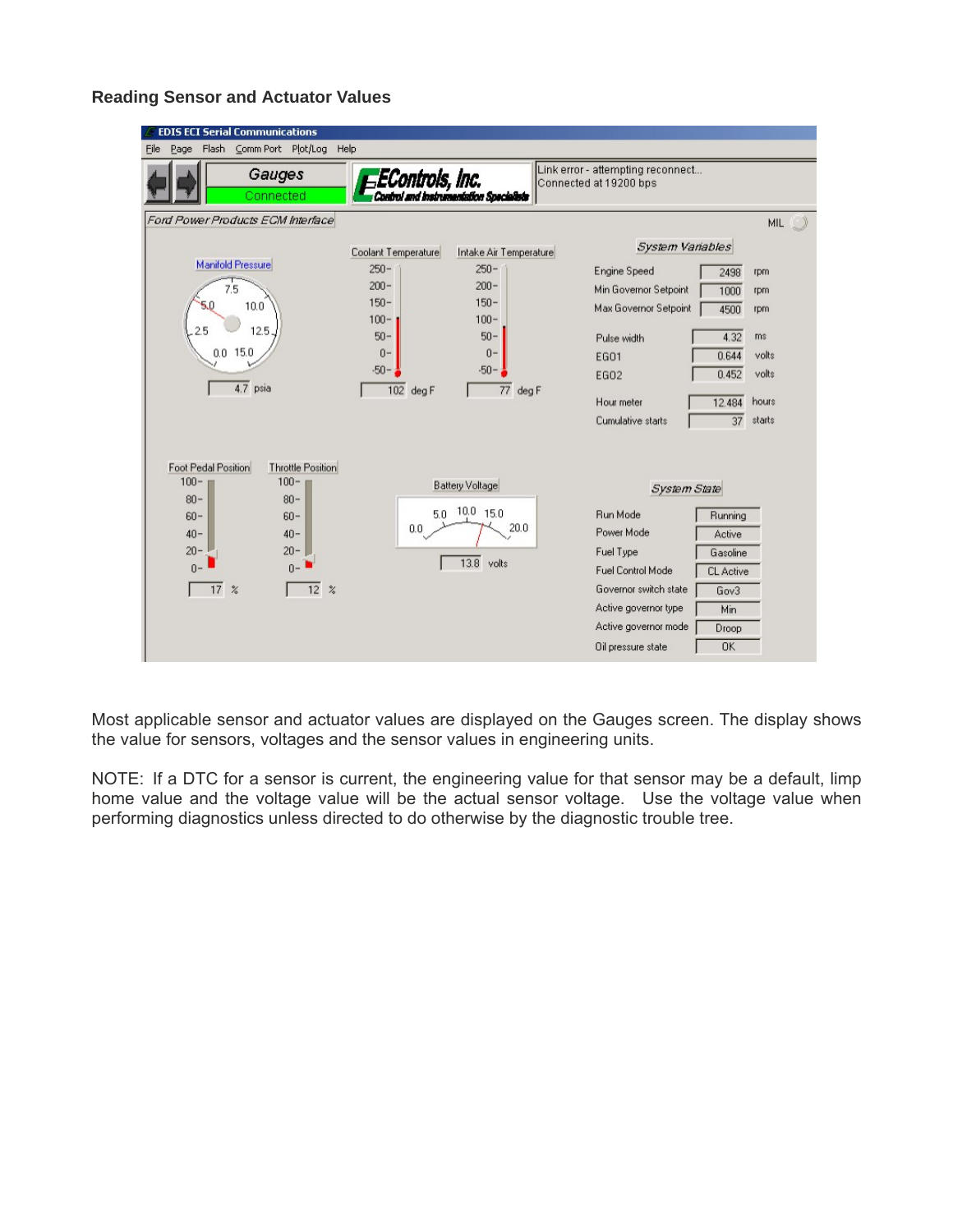# **Graphing and Data Logging**



Graphing the values and voltages can be a very useful tool in doing intermittent diagnosis. The system diagnostic monitoring software includes graphing and data logging capability. These features enhance the ability to diagnose and repair possible problems with the system. The graphing feature allows sensor inputs and select control output variables to be plotted in real-time while the engine is running.

To plot a variable you must first "TAG" the variable you wish to plot. To do this, use the mouse to highlight the variable, and then right click.

Next press the "P" key or double click the Plot/Log button to invoke the plotting feature. You may change the desired time interval for each display screen. The default is 10 seconds. This can be increased or decreased as necessary to display the desired results. You can also change the sample rate.

You are now ready to plot. Simply click the "START" button to observe the plotted variables. The plot sweeps across the screen from left to right. To pause the display screen press the "SPACE BAR" at any time during plotting. To continue plotting simply press the "SPACE BAR" again. To stop the plotting feature simply click the "STOP" button. To exit the plotting screen click the "CLOSE" button. The range of each variable is listed along the left side of the display and the time is listed along the bottom of the screen.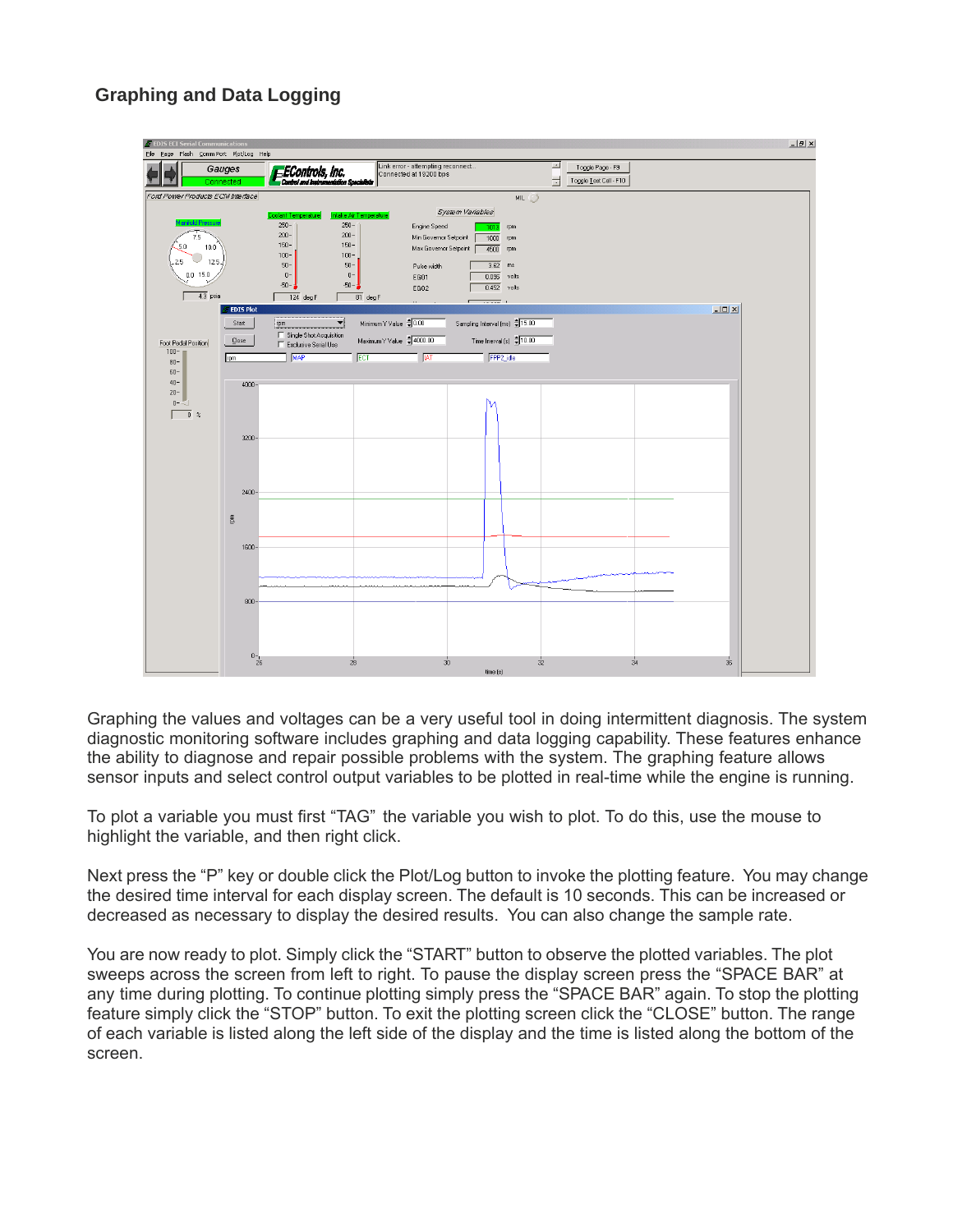

The Spark Kill diagnostic mode allows the technician to disable the ignition on individual cylinders. If the Spark Kill diagnostic mode is selected with the engine running below 1000 RPM, the minimum throttle command will lock into the position it was in when the test mode was entered. If the Spark System Test mode is selected with the engine running above 1000 RPM, the throttle will continue to operate normally.

# **Disabling Ignition Outputs**

To disable the ignition system for an individual cylinder, use the mouse to highlight the "Spark Kill" button and select the desired coil. The spark output can be re-enabled by using the mouse to highlight the "Spark Kill" button and selecting "Normal". If the engine is running below 1000 RPM, the spark output will stay disabled for 15 seconds and then re-set. If the engine is running above 1000 RPM, the spark output will stay disabled for 5 seconds and then re-set. This test mode has a timeout of 10 minutes. Record the rpm drop related to each spark output disabled.

The Spark outputs are arranged in the firing order, not by cylinder number.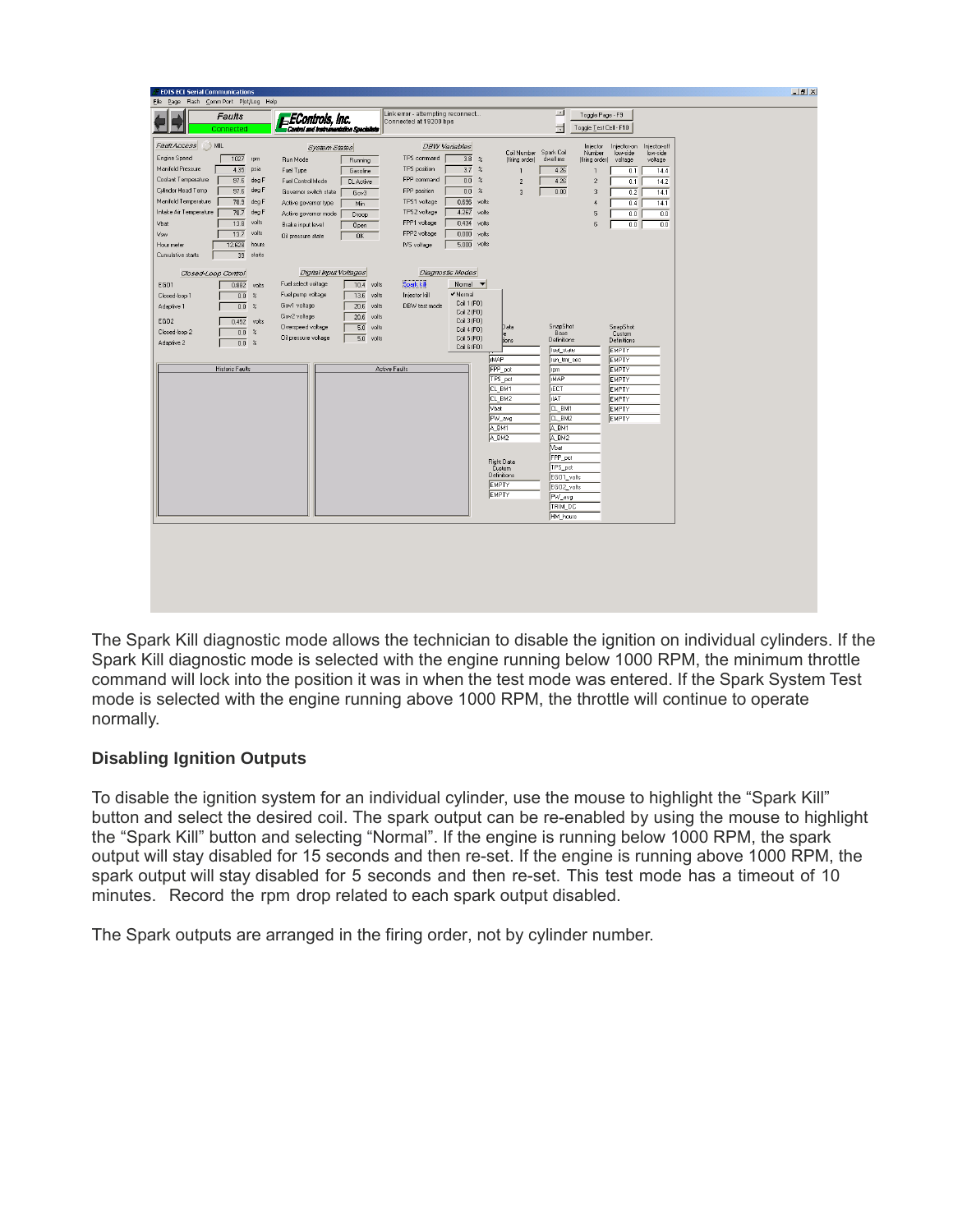# **INJECTOR TEST (Gasoline or Bifuel Only)**



The Injector Kill mode is used to disable individual fuel injectors. If the Injector Kill mode is selected with the engine running below 1000 RPM, the minimum throttle command will lock into the position it was in when the test mode was entered. If the Injector Kill mode is selected with the engine running above 1000 RPM, the throttle will continue to operate normally.

#### **Disabling Injectors**

To disable an injector, use the mouse to select the desired. The word "Normal" will change to the Injector you have selected. The injector driver can be re-enabled by selecting again. If the engine is running below 1000 RPM, the injector driver will stay disabled for 15 seconds and then re-set. If the engine is running above 1000 RPM, the injector driver will stay disabled for 5 seconds and then re-set. Record the change in rpm or closed loop multiplier while each driver is disabled.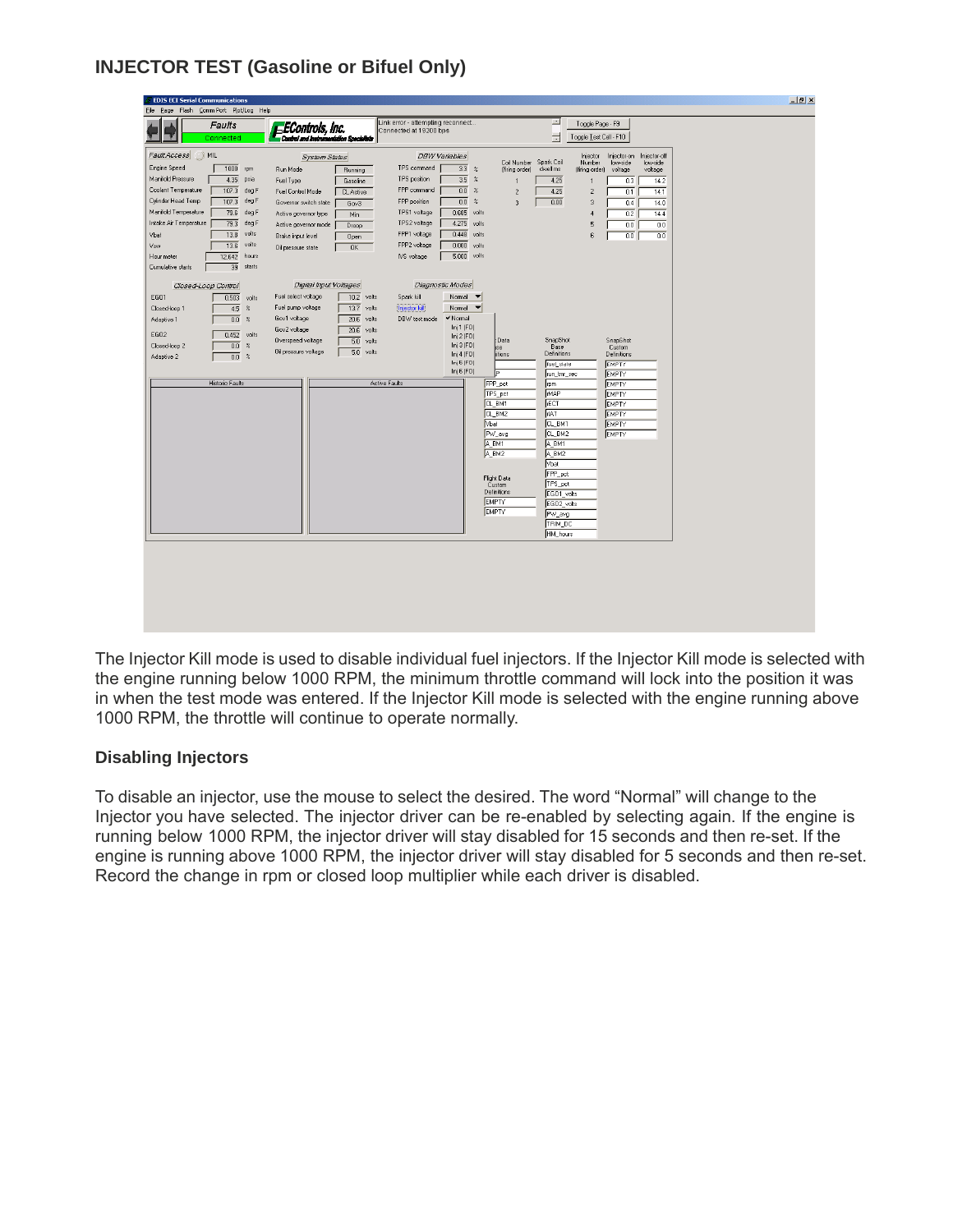| <b>EDIS ECI Serial Communications</b>           |                                                                                                                                                                                  | $\Box$ el $\times$ |
|-------------------------------------------------|----------------------------------------------------------------------------------------------------------------------------------------------------------------------------------|--------------------|
| Page Flash Comm Port Plot/Log Help<br>File      |                                                                                                                                                                                  |                    |
| Faults                                          | 国<br>Link error - attempting reconnect<br>Toggle Page - F9<br>EControls, Inc.<br>Ecutoi ad internation Specialiste<br>Connected at 19200 bps                                     |                    |
| Connected                                       | Toggle Test Cell - F10<br>눈                                                                                                                                                      |                    |
| <b>O</b> MIL<br>FaultAccess                     | <b>DBW Variables</b><br>Injector<br>Injector-on<br>Injector-off<br><b>System States</b>                                                                                          |                    |
| Engine Speed<br>$0$ rpm                         | Coil Number Spark Coil<br>Number<br>low-side<br>low-side<br>TPS command<br>0.0 x<br>Run Mode<br>dwell ms                                                                         |                    |
| Manifold Pressure<br>14.38<br>psia              | (firing order)<br>voltage<br>Stopped<br>(firing order)<br>voltage<br>TPS position<br>$\%$<br>0.1<br>Fuel Type<br>Gasoline<br>4.25<br>13.4<br>0.2<br>$\mathbf{1}$<br>$\mathbf{1}$ |                    |
| Coolant Temperature<br>113.3 deg F              | FPP command<br>$\%$<br>0.0<br>Fuel Control Mode<br>$\overline{c}$<br>4.25<br>Open Loop<br>$\overline{c}$<br>0.1<br>13.4                                                          |                    |
| Cylinder Head Temp<br>113.3<br>deg F            | 0.0<br>$\%$<br>FPP position<br>$\overline{3}$<br>0.00<br>Governor switch state<br>$\sqrt{3}$<br>0.2<br>13.4<br>Gov3                                                              |                    |
| Manifold Temperature<br>113.3<br>deg F          | TPS1 voltage<br>0.489<br>volts<br>13.4<br>Active governor type<br>0.1<br>Min<br>$\overline{4}$                                                                                   |                    |
| Intake Air Temperature<br>81.6<br>deg F         | 4.472<br>TPS2 voltage<br>volts<br>5<br>Active governor mode<br>0.0<br>0.0<br>Droop                                                                                               |                    |
| 12.8<br>volts<br>Vbat                           | FPP1 voltage<br>0.451<br>volts<br>6<br>Brake input level<br>0.0<br>0.0<br>Open                                                                                                   |                    |
| 12.5<br>volts<br>Vsw                            | FPP2 voltage<br>0.000<br>volts<br>Low - Ignored<br>Oil pressure state                                                                                                            |                    |
| Hour meter<br>12.658<br>hours                   | $5.000$ volts<br>IVS voltage                                                                                                                                                     |                    |
| Cumulative starts<br>39<br>starts               |                                                                                                                                                                                  |                    |
|                                                 |                                                                                                                                                                                  |                    |
| Closed-Loop Control                             | Digital Input Voltages<br>Diagnostic Modes                                                                                                                                       |                    |
| EG01<br>0.000<br>volts                          | Fuel select voltage<br>$10.4$ volts<br>Spark kill<br>Normal<br>▼                                                                                                                 |                    |
| $\%$<br>Closed-loop 1<br>0.0                    | Fuel pump voltage<br>0.0<br>volts<br>Injector kill<br>Normal<br>▼                                                                                                                |                    |
| $\boldsymbol{\mathcal{U}}$<br>Adaptive 1<br>0.0 | Gov1 voltage<br>DBW test model<br>20.6<br>Enabled $\blacktriangledown$<br>volts                                                                                                  |                    |
| EG02<br>0.452<br>volts                          | Off<br>Gov2 voltage<br>20.6<br>volts<br>$\vee$ Enabled                                                                                                                           |                    |
| 0.0<br>$\%$<br>Closed-loop 2                    | SnapShot<br>SnapShot<br>Overspeed voltage<br>ht Data<br>5.0<br>volts<br>Base<br>Custom<br>Base                                                                                   |                    |
| 0.0 x<br>Adaptive 2                             | Oil pressure voltage<br>0.0<br>volts<br>Definitions<br>Definitions<br>Definitions                                                                                                |                    |
|                                                 | rpm<br>fuel_state<br>EMPTY<br><b>MAP</b>                                                                                                                                         |                    |
| <b>Historic Faults</b>                          | run_tmr_sec<br><b>EMPTY</b><br>Active Faults<br>FPP_pct<br>rpm<br><b>EMPTY</b>                                                                                                   |                    |
|                                                 | TPS_pct<br>MAP<br><b>EMPTY</b>                                                                                                                                                   |                    |
|                                                 | CL BM1<br>ECT<br><b>EMPTY</b>                                                                                                                                                    |                    |
|                                                 | CL_BM2<br>rlAT<br><b>EMPTY</b>                                                                                                                                                   |                    |
|                                                 | CL BM1<br><b>Vbat</b><br>EMPTY                                                                                                                                                   |                    |
|                                                 | CL BM2<br>PW_avg<br><b>EMPTY</b>                                                                                                                                                 |                    |
|                                                 | A_BM1<br>A_BM1                                                                                                                                                                   |                    |
|                                                 | A_BM2<br>A_BM2<br>Vbat                                                                                                                                                           |                    |
|                                                 | FPP_pct                                                                                                                                                                          |                    |
|                                                 | Flight Data<br>TPS_pct<br>Custom                                                                                                                                                 |                    |
|                                                 | Definitions<br>EGO1_volts                                                                                                                                                        |                    |
|                                                 | <b>EMPTY</b><br>EGO2_volts                                                                                                                                                       |                    |
|                                                 | <b>EMPTY</b><br>PW_avg                                                                                                                                                           |                    |
|                                                 | TRIM_DC                                                                                                                                                                          |                    |
|                                                 | HM_hours                                                                                                                                                                         |                    |
|                                                 |                                                                                                                                                                                  |                    |
|                                                 |                                                                                                                                                                                  |                    |
|                                                 |                                                                                                                                                                                  |                    |
|                                                 |                                                                                                                                                                                  |                    |
|                                                 |                                                                                                                                                                                  |                    |
|                                                 |                                                                                                                                                                                  |                    |
|                                                 |                                                                                                                                                                                  |                    |
|                                                 |                                                                                                                                                                                  |                    |

To select this test mode the engine must be off but the key must be in the ON position.

The DBW (Drive By Wire) test mode allows the technician to control the throttle directly with the foot pedal or throttle input and is used during the diagnostic routines specified for FPP and TPS for Spectrum systems that use DBW.

FPP position displays the current position of the foot pedal as a percentage. FPP volts display the voltage which the ECM is reading from the FPP sensor.

TPS Command displays the commanded throttle position expressed as a percentage, which is being sent to the throttle. TPS Position is the actual percent of throttle opening being sent to the ECM from the throttle. TPS volts display the actual TPS signal voltage the ECM is receiving from the throttle.

#### **Using a Diagnostic Jumper to Diagnose the ECI System**

#### *NOTE: Counting the blink codes is tedious and difficult to accurately count. It is strongly recommended a laptop computer is used.*

If you do not have access to a laptop computer, it is still possible to access the Diagnostic Trouble Codes stored in the memory of the Spectrum system ECM using a diagnostic jumper and the Malfunction Indicator Lamp. With the key off connect the diagnostic jumper to the ECI system diagnostic connector located near the ECM. The jumper will connect diagnostic pins A and D. Turn the ignition on but do not start the vehicle. The Malfunction Indicator Lamp (MIL) will begin to flash.